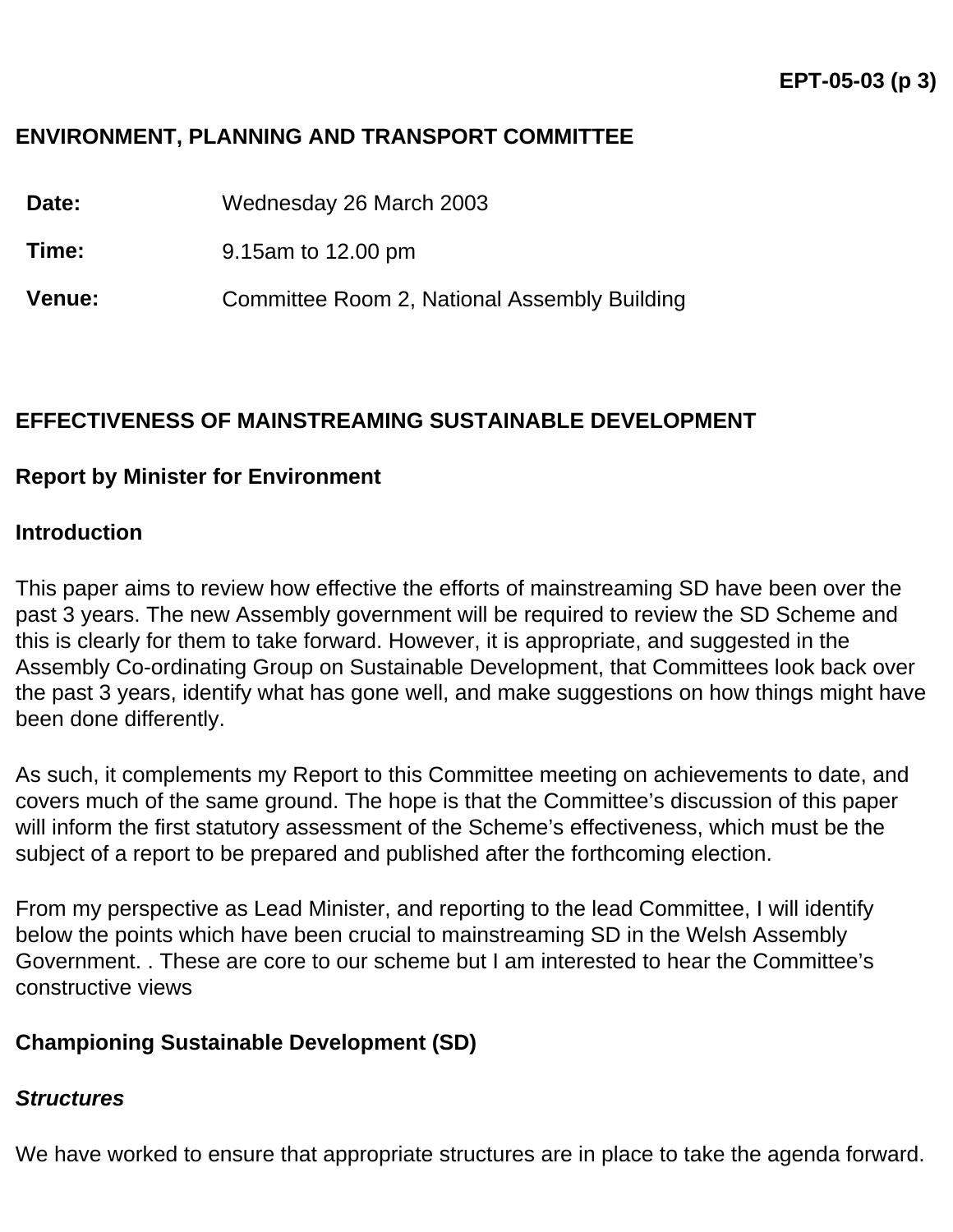Internally, we have the Cabinet Sub-Committee and the Assembly Co-ordinating Group on Sustainable Development. Externally, we are supporting the new Sustainable Development Forum for Wales. The Sustainable Development Commission is also there for Wales as well as for the rest of the UK.

I believe that these are the key structures we need.

# *Policy review, development and integration*

The fundamental commitment in the Scheme was to integrate Sustainable Development into the work of the Assembly, so that it is delivered through mainstream policies and programmes rather than ad hoc measures.

As Sustainable Development champion, I have sought to ensure, through my role in Cabinet, that the strategic policies and spending priorities that Ministers collectively pursue are calculated to deliver economic, environmental and social gains (and I regard promotion of social inclusion and equality of opportunity as integral to this).

To underpin this, we have developed a top-level integrated appraisal methodology, or Integration Tool for use in 'Sustainable Development-proofing' new policies at the developmental stage, so that officials are in a position to prepare proposals that reflect the priority Ministers place on Sustainable Development. It can also be used in reviewing policies.

The Wales Spatial Plan too will help delivery of sustainable development by providing a context in which long term decisions with spatial implications can reflect the Assembly's guiding principles. The first plan will be published for consultation in the summer of 2003.

We have reported honestly on what we do, so that we and others can learn from our experience in an evolving field.

## *Working with Others*

We have consciously been building up work with our partners and agencies, to add value to our own efforts. In part a cultural change, this is very much in line with our statutory duties of partnership with the voluntary sector, with local government and with business.

Voluntary organisations are particularly good at making connections with people and communities, which is a vital part of sustainable development. Local authorities deliver crucial public services, so it is important that we have been able to agree with WLGA a Compact on co-operation to promote sustainable development. Business has a vital role to play, and we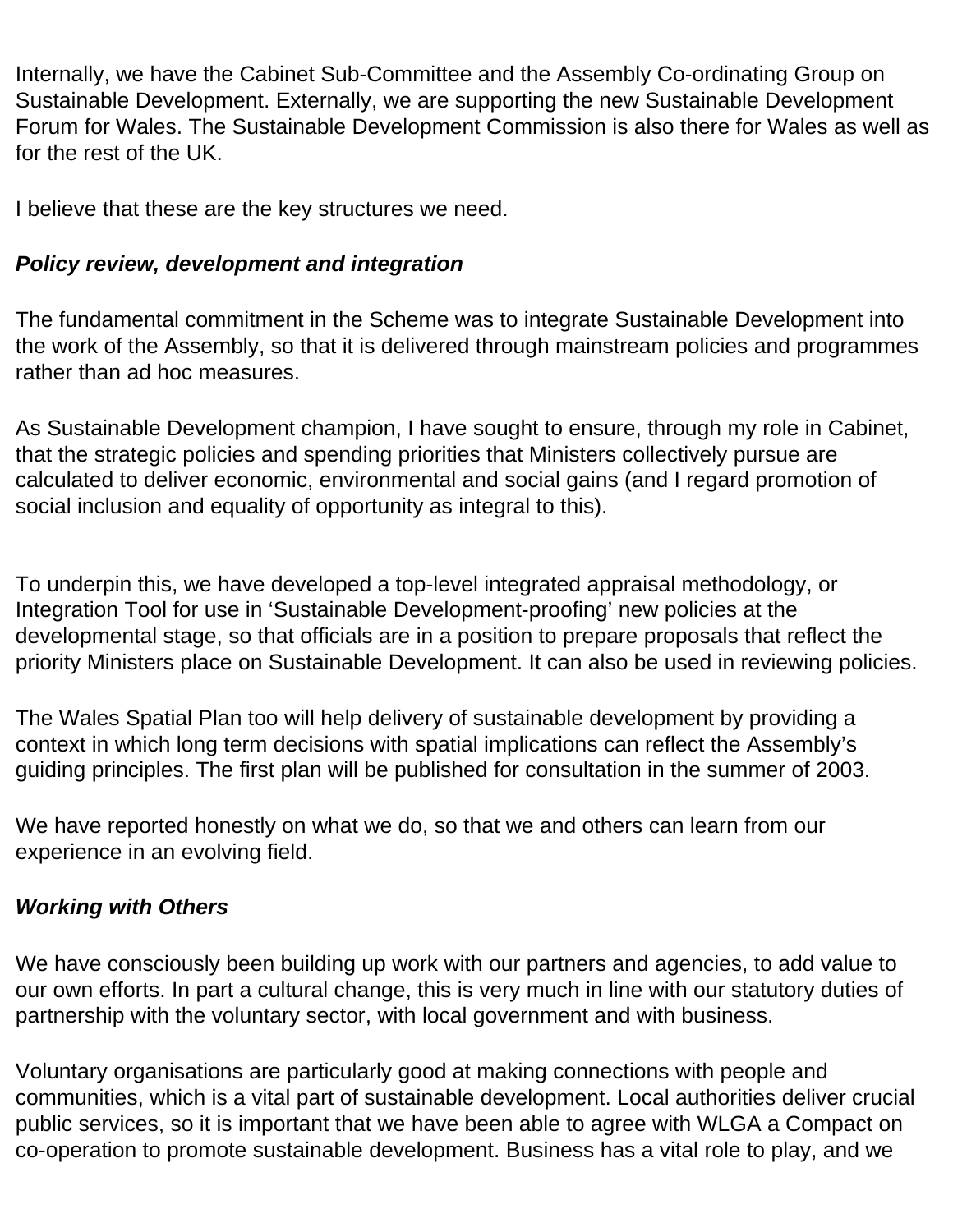have reflected sustainable development principles in 'A Winning Wales'. Since its publication, we have expanded these through the Business & Environment Action Plan that the Economic Development Minister launched in February.

The value of working together was particularly illustrated by Wales' preparations for and followup to the World Summit on Sustainable Development last year. We need to think about how to build on this.

# **International Perspective**

We have sought – indeed created - opportunities to work with and learn from partners in other parts of the world, and I am particularly proud of how we have been able to play a leadership role in this.

We are now the designated lead region of a Pan-European network, and amongst the founder members of a global network. This puts us in a wonderful position to access new best practice world-wide, and keep ourselves at the cutting edge of new thinking about sustainable development. It helps us show ourselves as a nation intent on sustainable development. And of course it reflects the commitment in the Sustainable Development Scheme to contribute to sustainable development at a global level as well as a local.

There is the question of how best we can exploit the opportunities that are now opening up for us, while keeping to our commitments in the Action Plan.

## *Action*

A fuller account of what has been done during 2002-03 to implement the Sustainable Development Scheme is given in the draft 'Sustainable Development 2002-03 Annual Report' being debated in plenary today.

Just to illustrate the range of actions we have been taking, often in partnership, and how we have tried to use imaginatively the powers we have, I would draw the Committee's attention to:

- working with communities in National Parks to find sustainable solutions as the Brecons' Solar Panel Club;
- in all, around 220 projects supported under the Sustainable Development Fund in the three Welsh National Park Authorities and the five Areas of Outstanding Natural Beauty, supporting projects within the main sustainable themes; sustainable transport; renewable energy; sustainable land management, recycling and green tourism;
- over 140 projects funded through Environment Wales, helping to deliver sustainable development, creating active communities and to develop partnership working.
- the Green Dragon initiative to recognise and award change, and mesh with our evolving